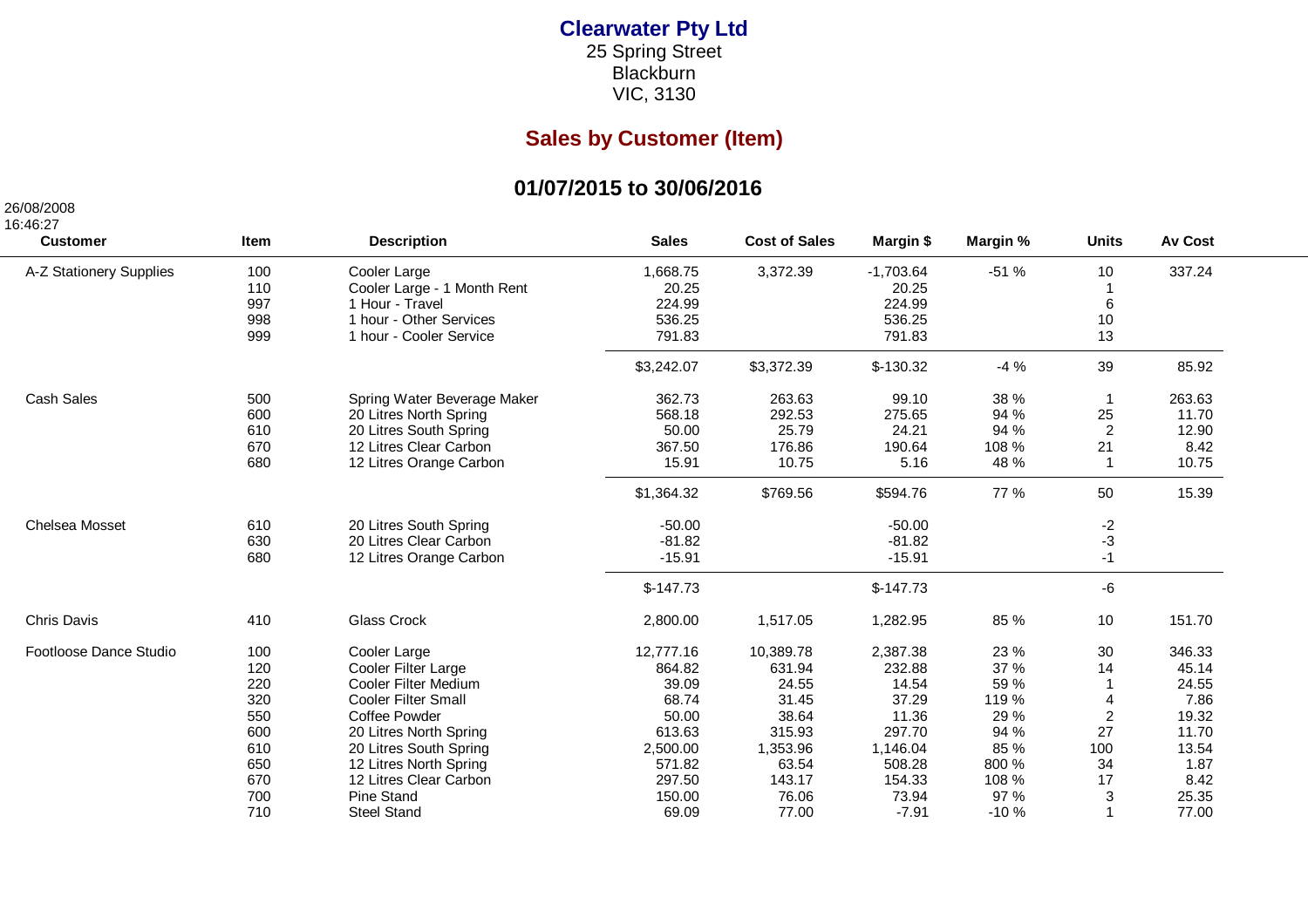**Sales by Customer (Item)**

**Clearwater Pty Ltd**

| <b>Customer</b>           | Item   | <b>Description</b>           | <b>Sales</b> | <b>Cost of Sales</b> | Margin \$  | Margin % | <b>Units</b>            | <b>Av Cost</b> |
|---------------------------|--------|------------------------------|--------------|----------------------|------------|----------|-------------------------|----------------|
|                           | 997    | 1 Hour - Travel              | 87.95        |                      | 87.95      |          | 2                       |                |
|                           | 999    | 1 hour - Cooler Service      | 76.14        |                      | 76.14      |          |                         |                |
|                           | Labour | Labour for Installation      | 210.00       |                      | 210.00     |          | 4                       |                |
|                           |        |                              | \$18,375.94  | \$13,146.02          | \$5,229.92 | 40 %     | 240                     | 54.74          |
| <b>Island Way Motel</b>   | 120    | Cooler Filter Large          | 320.17       | 266.14               | 54.03      | 20 %     | 6                       | 44.36          |
|                           | 610    | 20 Litres South Spring       | 625.00       | 322.37               | 302.63     | 94 %     | 25                      | 12.89          |
|                           | 630    | 20 Litres Clear Carbon       | 409.09       | 228.05               | 181.04     | 79 %     | 15                      | 15.20          |
|                           | 650    | 12 Litres North Spring       | 588.64       | 74.75                | 513.89     | 687 %    | 35                      | 2.14           |
|                           | 670    | 12 Litres Clear Carbon       | $-52.50$     |                      | $-52.50$   |          | $-3$                    |                |
|                           | 710    | <b>Steel Stand</b>           | 138.18       | 154.00               | $-15.82$   | $-10%$   | $\overline{2}$          | 77.00          |
|                           |        |                              | \$2,028.58   | \$1,045.31           | \$983.27   | 94 %     | 80                      | 13.07          |
| James Cameron             | 400    | Pottery Crock                | 90.91        | 57.17                | 33.74      | 59 %     | $\mathbf{1}$            | 57.17          |
|                           | 410    | Glass Crock                  | 2,138.19     | 1,668.76             | 469.43     | 28 %     | 11                      | 151.71         |
|                           | 700    | <b>Pine Stand</b>            | 750.00       | 380.29               | 369.71     | 97 %     | 15                      | 25.35          |
|                           |        |                              | \$2,979.10   | \$2,106.22           | \$872.88   | 41 %     | 27                      | 78.01          |
| Leisure Landscape Nursery | 210    | Cooler Medium - 1 Month Rent | 15.00        |                      | 15.00      |          |                         |                |
|                           | 310    | Cooler Small - 1 Mth Rent    | 20.00        |                      | 20.00      |          | $\overline{\mathbf{c}}$ |                |
|                           | 320    | <b>Cooler Filter Small</b>   | 58.18        | 23.59                | 34.59      | 147 %    | 3                       | 7.86           |
|                           | 400    | Pottery Crock                | 272.73       | 171.52               | 101.21     | 59 %     | 3                       | 57.17          |
|                           | 410    | Glass Crock                  | 407.27       | 303.41               | 103.86     | 34 %     | $\overline{c}$          | 151.71         |
|                           | 610    | 20 Litres South Spring       | 75.00        | 38.68                | 36.32      | 94 %     | 3                       | 12.89          |
|                           | 630    | 20 Litres Clear Carbon       | 163.64       | 91.22                | 72.42      | 79 %     | 6                       | 15.20          |
|                           |        |                              | \$1,011.82   | \$628.42             | \$383.40   | 61 %     | 20                      | 31.42          |
| My Town Reality           | 110    | Cooler Large - 1 Month Rent  | 938.87       |                      | 938.87     |          | 51                      |                |
|                           | 120    | Cooler Filter Large          | 2,162.05     | 1,590.77             | 571.28     | 36 %     | 35                      | 45.45          |
|                           | 210    | Cooler Medium - 1 Month Rent | 840.00       |                      | 840.00     |          | 56                      |                |
|                           | 310    | Cooler Small - 1 Mth Rent    | 430.00       |                      | 430.00     |          | 43                      |                |
|                           | Labour | Labour for Installation      | 336.00       |                      | 336.00     |          | 6                       |                |
|                           |        |                              | \$4,706.92   | \$1,590.77           | \$3,116.15 | 196 %    | 191                     | 8.33           |
| Sales to NZ               | 120    | Cooler Filter Large          | 480.00       | 363.60               | 116.40     | 32 %     | 10                      | 36.36          |